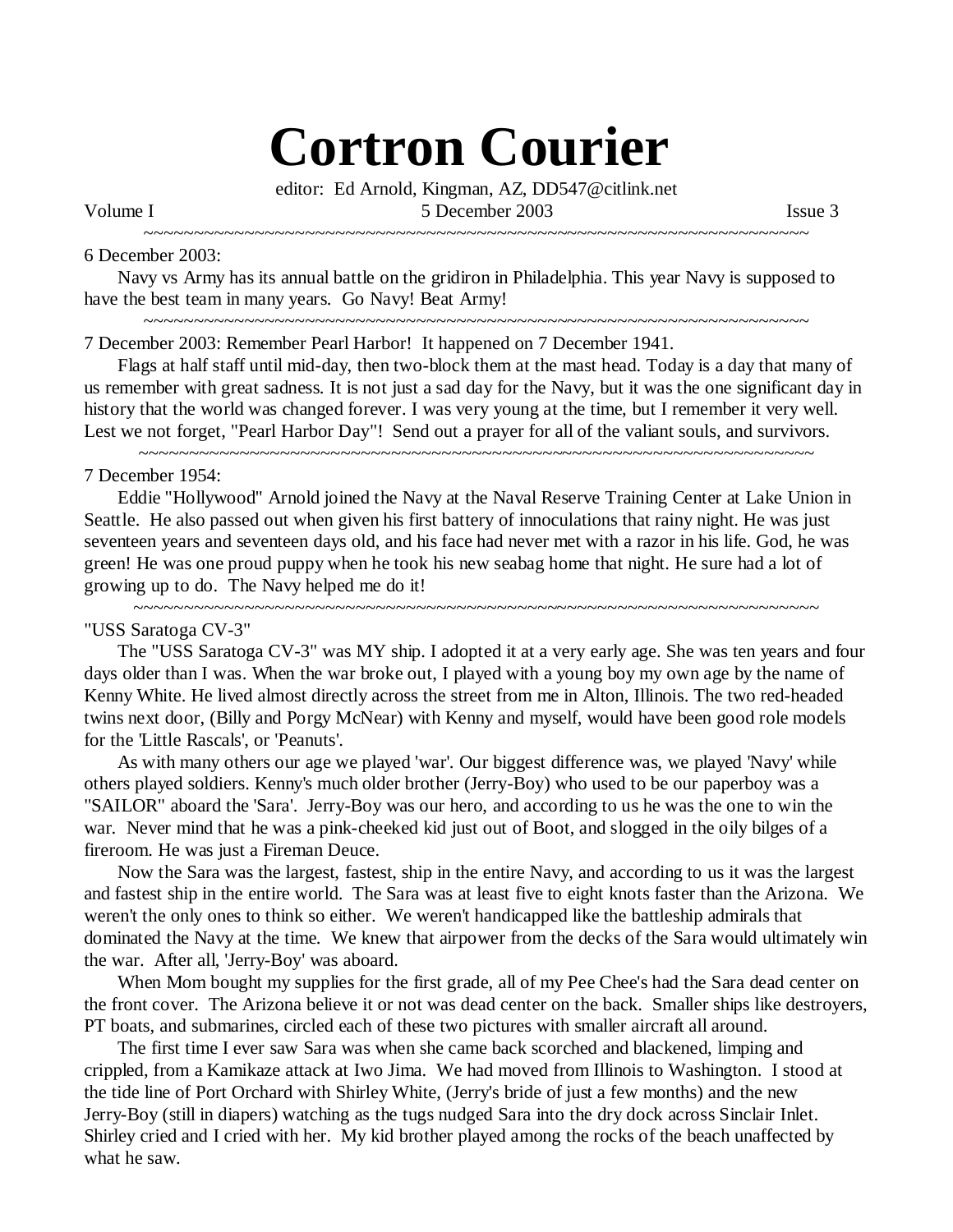I was in the second grade, but the gravity of what we saw in front of us shook our whole world, and at that point in time we knew not whether Jerry was alive or dead. I made a silent vow to grow up and "kill those yellow bastards". How dare they damage MY ship, and how dare they do anything to harm my hero! Ed Arnold

~~~~~~~~~~~~~~~~~~~~~~~~~~~~~~~~~~~~~~~~~~~~~~~~~~~~~~~~~~~~~~~~~~~~

Many talk about "Navy know-how", but here is exhibit A to prove a point. Back in December of 1941, our fleet was still smoking at Pearl Harbor. The most critical job then was Navy Diver. These over-worked men were needed like the Army needed MASH Surgeons in Korea. They "got away" with almost as much.

The first task for salvage divers was removing ammo from sunken ships so future work could proceed safely. The first items rescued were usually the medicinal alcohol. Martial law declared, Hawaii was "dry". This booze, mixed with Coca-Cola could give a Sailor an advantage when cruising for "company". The ratio of woman to men in Honolulu was then something like 2000 to 1. Navy Divers were very popular with the Ladies.

One day, just before Christmas, a group of Divers exploring the smashed ARIZONA found a cache of ceremonial Colt .45s. For those not familiar, Navy ceremonial .45s are virtually hand-made, well balanced and very ornate. These weapons were stripped, cleaned, and re-blued. One hell of a souvenir.

One of the Divers tried to impress his girlfriend's Father by giving him one of these guns. Little did he know this guy was a drunk with a bad temper. A few days later this man was picked up by Honolulu Police while waving the .45 in an alcohol-induced stupor. The serial number was checked and it was discovered this weapon should still be at the bottom of Pearl Harbor! Divers were immediate suspects.

That night, a contingent of Honolulu Police and Shore Patrol paid a visit to the Diver's barracks. With the hapless Swabby in tow, all the men gathered as their crusty Chief gave this menacing speech:

"See your friend here? He's history-good-bye! (as he pushed the man into the arms of the SP). Now I want to tell the rest of you panty-waste bastards that first thing tomorrow there will be a full-blown barracks inspection and I will leave no stone unturned looking for more '45s. Have a good night." Click-off went the lights.

All night long, ghostly shadows scurried along the perimeter fence, as .45 after .45 was tossed over from the remaining frightened Divers.

As the last Sailor threw his gun over the fence, he saw something move on the other side. Hiding, he crouched and watched. Incredibly, it was the Chief! He watched as this old salt calmly walked over, picked up the weapon, and deposited it in a burlap sack. He had set them up and had been lurking outside the fence all night long!

This "grizzled one" had taken no shit from anyone, laid down the law, maintained discipline, retrieved the guns and held on to his badly needed Divers-all at the same time!

If someone tries to tell you Army or Air Force Officers are more savvy than Navy Chiefs, remember this story. These guys know how to get results. -Roger Hare

~~~~~~~~~~~~~~~~~~~~~~~~~~~~~~~~~~~~~~~~~~~~~~~~~~~~~~~~~~~~~~~~~~~~

## **Name Change: "CortDiv 53"**

Okay, I guess it is settled. I have received enough votes saying Aye, and with no Nays we will change the name of our group to "**CortDiv 53**" So far our group has expanded to seven ships. We will continue to accept any DE sailor that just wants to B.S. with other DE sailors, but unless we get an abundance from any one ship I do not think we will add any more ships. They are the:

| USS Wileman DE-22     | USS Snyder DE-745  |
|-----------------------|--------------------|
| USS Hemminger DE-746  | USS Bright DE-747  |
| USS Tills DE-748      | USS Roberts DE-749 |
| USS McClelland DE-750 |                    |
|                       |                    |

I think I will leave the name of the newsletter the same because it looks good, but when we advertise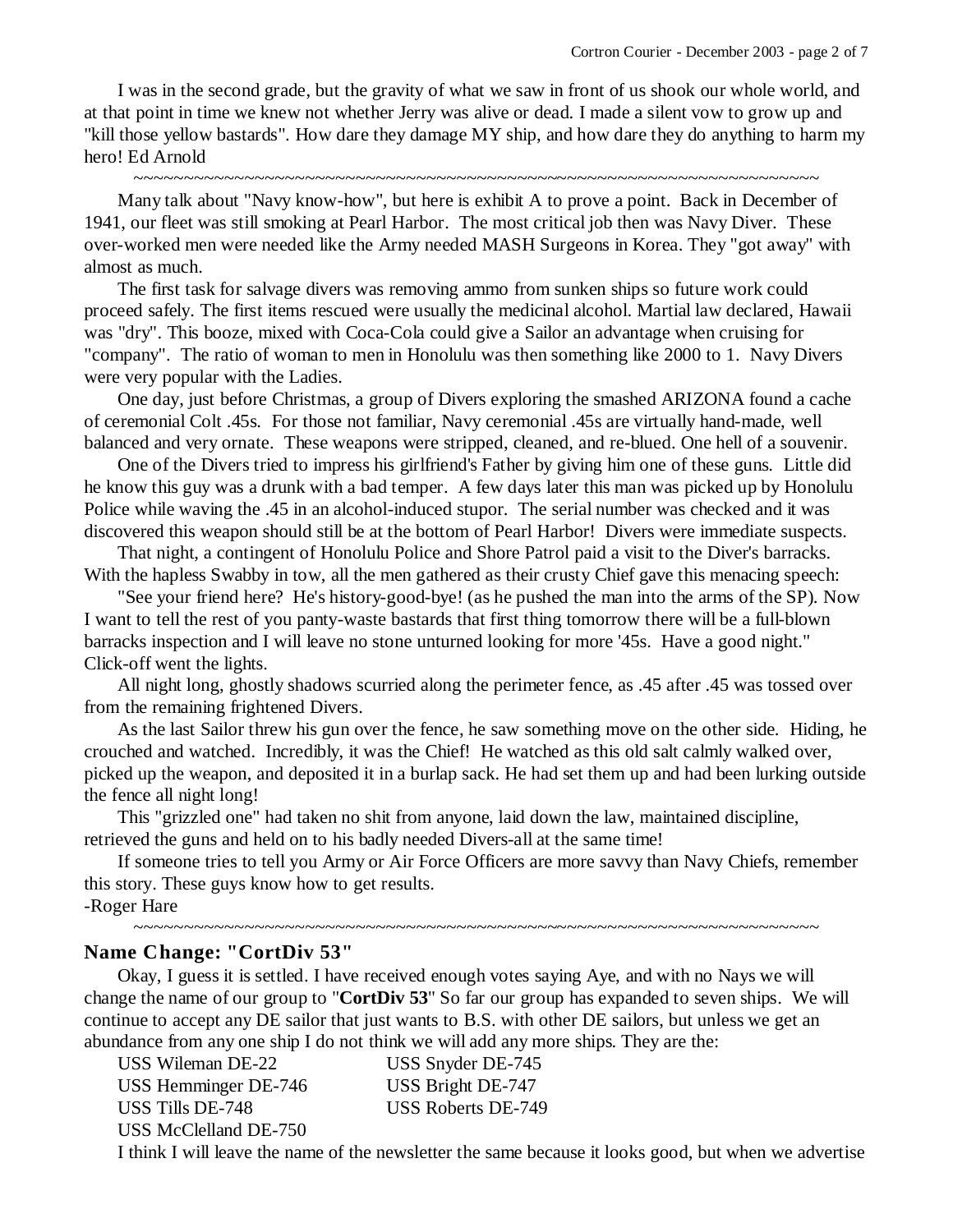for reunions in different periodicals such as the DESA or the VFW we will use the new name. Just as soon as Joe and David give me a firm date for the reunion I will try to post it in these different places as "**CortDiv 53**", and list all of the ships. You know it would help me if you would respond that you have at least received this newsletter and whether or not you really want it

**Website:** Al Read from the Tills is developing a website for our group. Articles and photos etc should be sent directly to Al for posting. It is a very professional job, and it needs help for each ship. Dig into your past for pictures and stories to send to him. You may log on to:

~~~~~~~~~~~~~~~~~~~~~~~~~~~~~~~~~~~~~~~~~~~~~~~~~~~~~~~~~~~~~~~~~~~~

**http://www.aljeanread.com/Cortron.htm** (*temporally until a specific web site is set up*) See what you can do to help out here. No money, just ideas, stories, photos, etc. Contact readaa@mchsi.com. ~~~~~~~~~~~~~~~~~~~~~~~~~~~~~~~~~~~~~~~~~~~~~~~~~~~~~~~~~~~~~~~~~~~~

**Apology**: I apologize for neglecting to bring up Veteran's Day in last month's newsletter. It was a terrible over sight. Is there at least one Veteran out there who will forgive this Dummy? ~~~~~~~~~~~~~~~~~~~~~~~~~~~~~~~~~~~~~~~~~~~~~~~~~~~~~~~~~~~~~~~~~~~~

**Holiday Season:** With the Holiday season upon us let us not forget our valiant warriors who are not going to be home with their loved ones. If someone sends you a letter to be signed and forwarded to the troops, DO IT! And when we bow our heads at our tables over turkey or roast goose say a prayer for those kids, Pray for their safe return to their homeland and their loved ones. I have no doubt that the military will provide them with turkey and all of the trimmings, but it just isn't the same without being with their family.

~~~~~~~~~~~~~~~~~~~~~~~~~~~~~~~~~~~~~~~~~~~~~~~~~~~~~~~~~~~~~~~~~~~~

**Donation to USS Slater**: Another plea for donations. We collected \$230.00 in Albany, and I have contributed another \$100.00 so we now have \$330.00. The goal is \$5000.00. C'mon guys help out a bit here. Blow out the moths and donate what you can. These people at the Slater are doing a 4.0 job, but they need help. With the enrollment we have I think \$5000.00 is not an unreasonable figure. In their last newsletter they (the Slater) put out a plea for coffee fund for their volunteers. I am going to send a case of coffee with sugar and creamer for them. I don't want to send money as it may well end up in the general fund. Almost all of the crew is 65 or older and providing coffee for them is also not unreasonable.

Let me tell you a sea story about this kind of work. On a Cannon Class Destroyer Escort there are four V-16 General Motors or Fairbanks-Morse diesel engines. Many of you Enginemen will verify this. This is the same power plant that was found on the Fleet Submarines of WW II. They are supposed to get higher speeds, but flank was always about 20 knots.

There are two in B-1, and two in B-3. They each have a shaft coupled with spring packs going back through the after bulkhead into B-2 and B-4. Then they are mechanically coupled to very large DC generators that have the capability fo producing 2000 amps of current (I forget the voltage). Each engine has one generator.

Joe Jordan once told me the average speed of these diesels was somewhere around 700 RPM. Their very loud hammering sound was deafening, and maybe that is why Joe has to ask you to repeat yourself so often. They did have earplugs back then, but they were as large and as hard as bullets. They always gave me a headache in about 5 minutes. Maybe that is why I also ask people to repeat themselves very often.

The wiring goes through the control switchboard, and on to the large DC motors of the propeller shaft. There is a very large metal box on the after end of each generator. This box houses the communtator. The communtator is made of copper segments, and to get the juice from that generator there are large gangs of carbon brushes that 'pick off' the electricity. In normal use these brushes wear down to large piles of carbon dust. This dust is everywhere. These segments need to be cleaned periodically, and the worn-out brushes need to be replaced. This is the job of the Electrical Gang.

As a 20 year old member of the Electrical Gang I was sent to perform this job more than once. There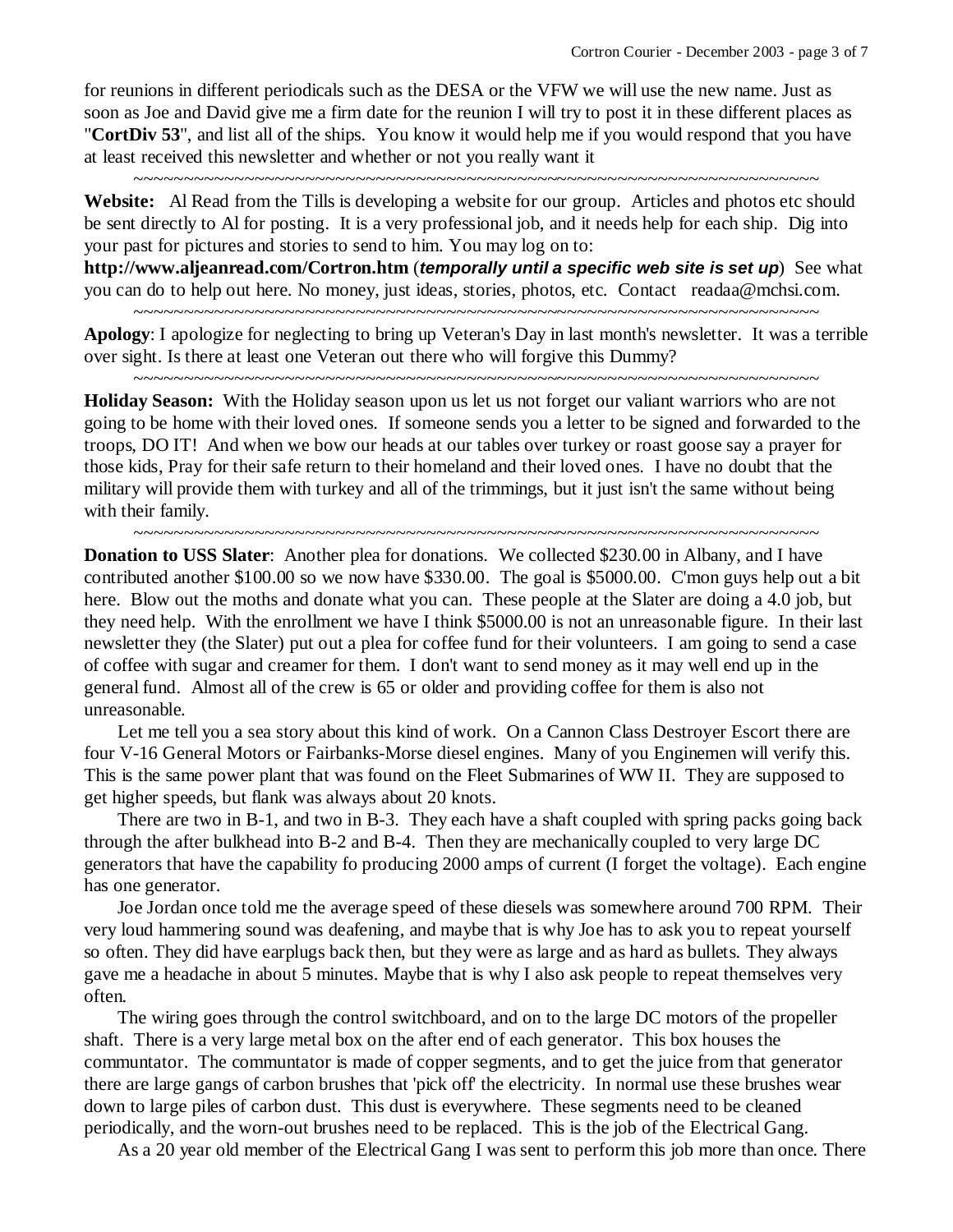are inspection plates that have to be removed to gain access to the communtator, You actually have to crawl inside and your first sensation is that your feet are about six inches deep in carbon dust. You remove ALL of the carbon brushes before you do anything else. Then with a pocket knife, a wire brush, and commutator (abrasive) stones you clean the segments until they are smooth, even, and shiny. With a dust pan, a foxtail, and a bucket, you carry out all of the dust you can get.

Then someone (of higher rate) hands you new brushes to replace those you took out. This is not a job for an hour or two. This may take a day or two. Each time you come out of the box you are blacker than Coalies' (Pennsylvania Coal Miner) Ass!

Back then we didn't have the benefit of dust masks and OBA's were too cumbersome for the small space one had to work in. We bitched like crazy, but it still had to be done, and we didn't have bilge coolies the way Steve McQueen did in "Sand Pebbles". We were in Philly, Bawlmer, or No-fuck, Virginia. We did it ourselves.

Now the Slater is in Albany, New York, it is winter and 75 and 80 year old men are doing what we used to bitch about at 20. For them it is a labor of love, but they need hot coffee because their non-existent paycheck from being a volunteer will not allow them the luxury of frequent cups of coffee in very cold weather. Help me out here! Preeze!

~~~~~~~~~~~~~~~~~~~~~~~~~~~~~~~~~~~~~~~~~~~~~~~~~~~~~~~~~~~~~~~~~~~

#### **Joke of the Month:**

## **WARNING to the Family and Friends of a Returning Sailor:**

You will soon have your loved one home again. He has been living in an extremely crude environment for quite some time and will require time to adjust to his former lifestyle.

The key to help him through this difficulty is PATIENCE.

Remain calm if he mixes his mashes potatoes with his chocolate pudding, stirs his coffee with his finger, or eats as though someone was going to steal his food.

Bear with him if he walks out to the back patio and throws the trash over the railing into the backyard.

Do not be alarmed when he walks through a door and ducks his head and raises his feet, because it's not a neurotic condition. It's just the way he has been walking for the past 6 months.

Show no surprise if he accuses the grocer of being a thief, argues with the sales clerk about the price of each item, or tries to sell cigarettes to the newsboy on the sly.

## **Most important of all:**

 His digestive tract will also require some adjustment. For the first week, all vegetables must be boiled until they are colorless and falling apart (after they have been sitting out in the hot sun for at least a week prior to his getting home).

Eggs must be tinged with a shade of green and be runny, bacon nearly raw and all other meats must be extremely well done.

Have beef for the first five or six days, calling it roast beef the first night, braised beef the second, beef tips the third, beef stew the fourth, etc.

If milk is served, it should be at room temperature and slightly diluted with water.

If he prefers to eat his meals while sitting next to the trash can, don't be concerned. He's grown so used to the smell that it may take a while for his normal tastes to return.

In the evenings, turn off all air-conditioning, open all windows and let in as many bugs as possible. Let him sleep on the floor in the laundry room with the dirty clothes because he's so used to the smell.

For the first few nights, wake him every three or four hours. Tell him he's late for the night watch in the backyard. He'll understand because he's been doing something just as stupid for the past six months.

Under no circumstances should he be allowed to get a complete nights sleep during the critical adjustment time.

His daily routine may seem strange to you, especially when he wakes everyone up at six in the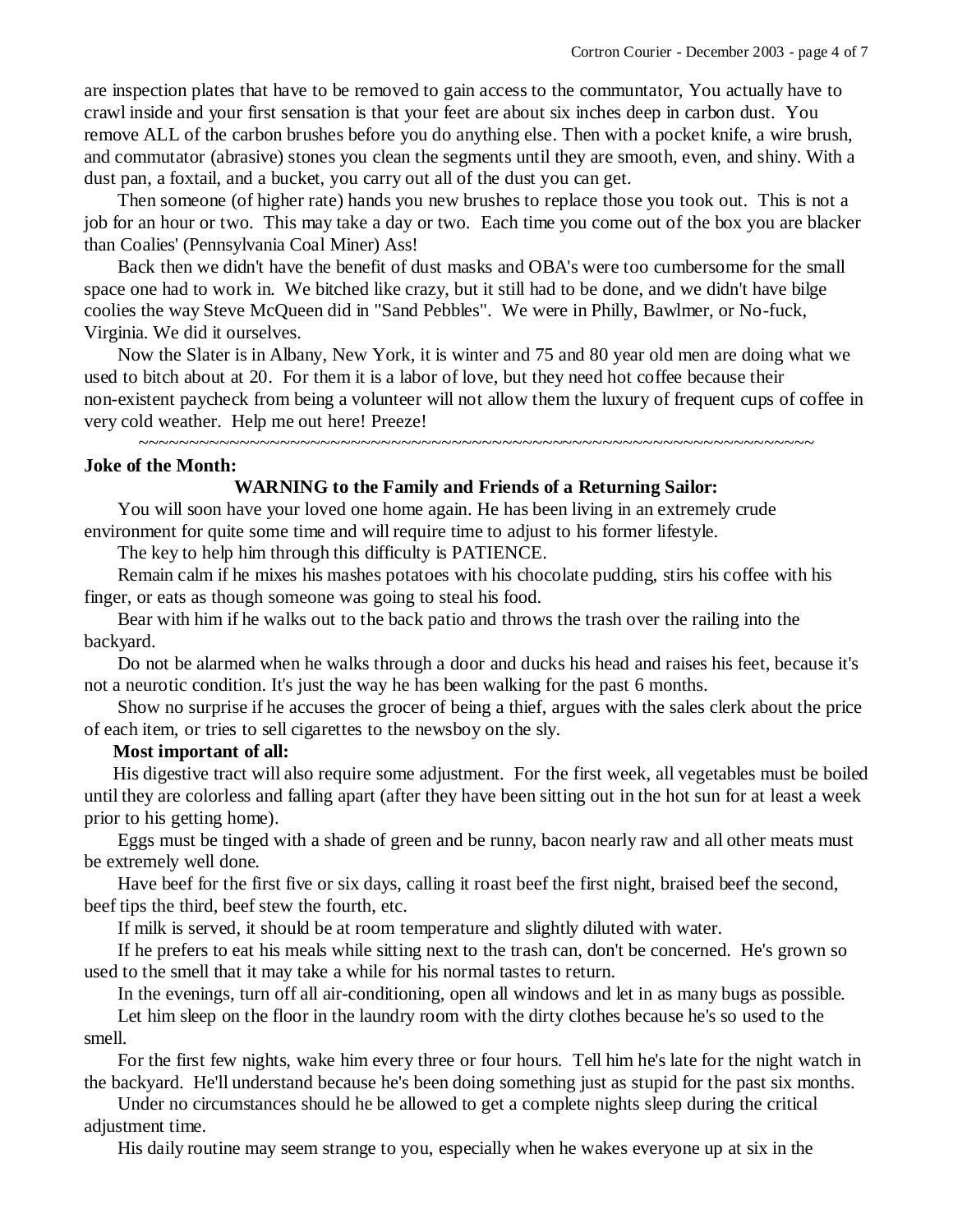morning screaming "Reville-Reville, all hands heave out and trice up!" Just smile and nod and make sure everyone is up and on the back porch at seven for muster, instruction and inspection.

Then, in the late afternoon, humor him when he walks around the house closing all the windows and doors and reports to you that yoke is set throughout the house.

After sundown, don't argue with him when he yells at you for opening up the window blinds while darken house is set.

His language may seem foreign and you may not understand all the terms he uses. It isn't necessary that you do. Just smile and be pleasant. Some of the terms you may hear are: Turn-to,

Sweepers-Sweepers, Men working aloft, This is a drill, Wog, Beer-thirty, etc.

Do not be surprised when he answers the phone and instead of saying "Hello," he says: the room he's in, his rank and name. For example, "*Living Room, 'You Fill In The Blank' speaking, this is a non-secured line subject to monitoring, how may I help you Sir?*"

NEVER make favorable references to the Navy leadership structure. To do so will almost always illicit an extremely loud and profane outburst which may continue for hours.

The bathroom (*head*) is quite possibly the most dangerous place in the house for your USS

\_\_\_\_\_\_\_\_\_\_ returnee. Before he arrives, strip the bathroom (*head*) of all accessories such, bathmats and any and all toiletry items.

Crack the mirror and run water on the floor. Toilet paper is optional, but if it is furnished, it must be placed in a puddle on the floor. Usually there was none that was dry.

Turn off the hot water at the source for the first few days. Wait until he is in the shower, soaped up and then turn the water off altogether for about 15 minutes.

All of these precautions are imperative, because if he walks into a bathroom (*head*) which is complete with the above mentioned items, he may shrink into a corner and curl up into a fetal position, wide-eyed and shaking. If this happens, there are only two proven and accepted methods of snapping him out of it; yell "*Mail-Call*" or "*Liberty-Call*." In either case, stay clear of the doorway.

In closing, always remember that beneath that suntanned shell there beats a heart of gold, it being the only thing the Navy couldn't confiscate or reschedule at a later date. With kindness, patience and the occasional swift kick, your loved one will soon return to his former self.

~~~~~~~~~~~~~~~~~~~~~~~~~~~~~~~~~~~~~~~~~~~~~~~~~~~~~~~~~~~~~~~~~~~~

# **Bumper Sticker of the Year!**

"If you can read this, thank a teacher.... If you are reading it in English, thank a soldier."

**Ship's Store:** Good News Shipmates. I have a company that makes customs cups and mugs. I have sent for a catalog and I will keep you informed. The old handless mug (called a "Liberty Mug") comes at a base price of \$10.00. It can be ordered at extra charge for rates, names, etc. All of the options & prices will be in the catalog.

~~~~~~~~~~~~~~~~~~~~~~~~~~~~~~~~~~~~~~~~~~~~~~~~~~~~~~~~~~~~~~~~~~~~

Ship's Ball Caps \$20.00 Includes S/H

Book "Gunship Sailor" by Ed Arnold \$25.00 Includes S/H

**Attention Contreras and Emmons**: Due to the Xmas season the latest order of ball caps may take more time than you would like. I apologize for this but it is unavoidable. Editor

#### **A Christmas Poem**

**'Twas The Night Before Christmas** 

~~~~~~~~~~~~~~~~~~~~~~~~~~~~~~~~~~~~~~~~~~~~~~~~~~~~~~~~~~~~~~~~~~~~

Submitted by Ted Hansen USS Tills DE-748

'Twas The Night Before Christmas, He Lived All Alone, In A One Bedroom House Made Of Plaster And Stone.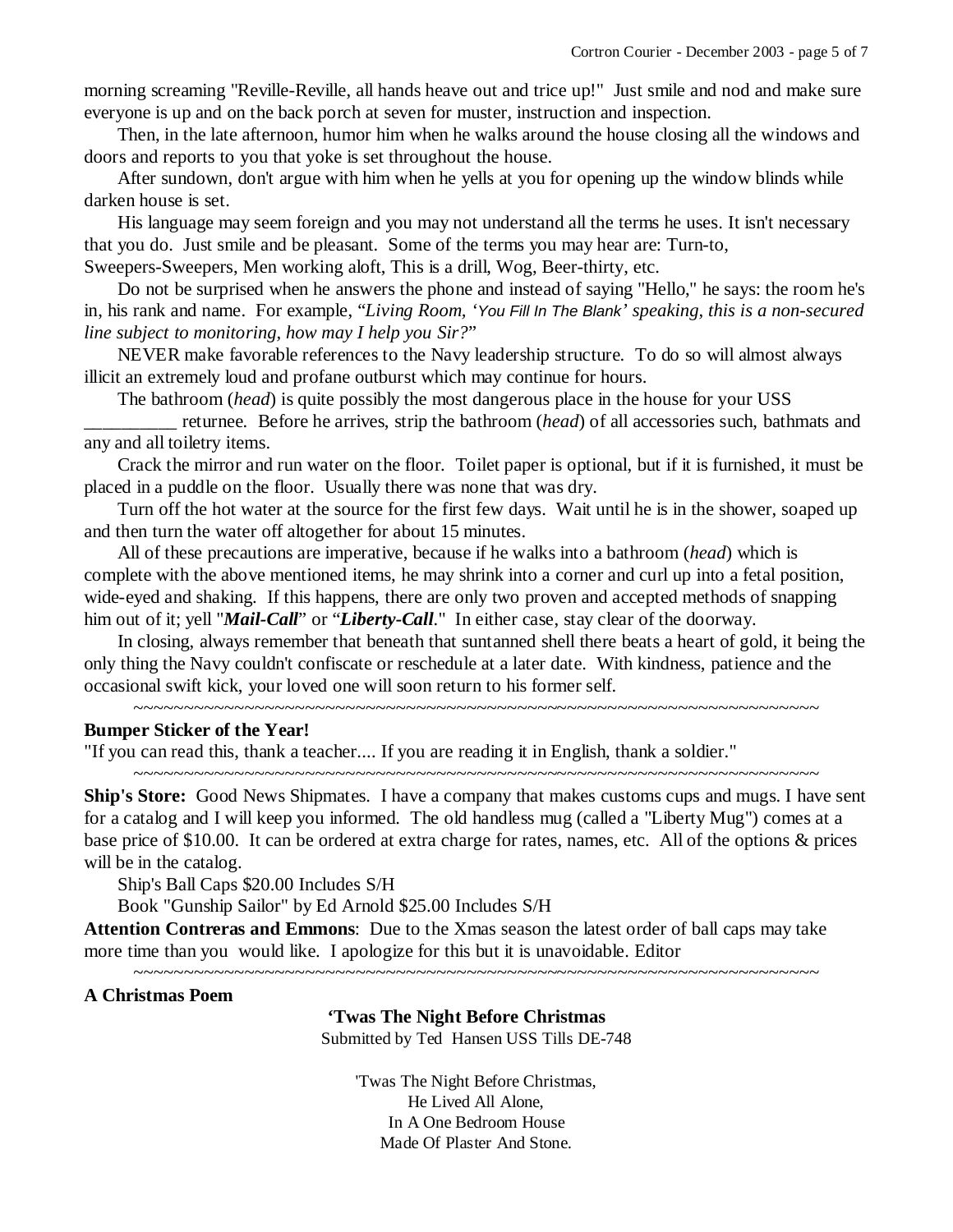I Had Come Down The Chimney With Presents To Give, And To See Just Who In This Home Did Live.

I Looked All About, A Strange Sight I Did See, No Tinsel, No Presents, Not Even A Tree.

 No Stocking By Mantle, Just Boots Filled With Sand, On The Wall Hung Pictures Of Far Distant Lands.

 With Medals And Badges, Awards Of All Kinds, A Sober Thought Came Through My Mind.

 For This House Was Different, It Was Dark And Dreary, I Found The Home Of A Soldier, Once I Could See Clearly.

 The Soldier Lay Sleeping, Silent, Alone, Curled Up On The Floor In This One Bedroom Home.

 The Face Was So Gentle, The Room In Such Disorder, Not How I Pictured A United States Soldier.

 Was This The Hero Of Whom I'd Just Read? Curled Up On A Poncho, The Floor For A Bed?

 I Realized The Families That I Saw This Night, Owed Their Lives To These Soldiers Who Were Willing To Fight.

 Soon Round The World, The Children Would Play, And Grownups Would Celebrate A Bright Christmas Day.

 They All Enjoyed Freedom Each Month Of The Year, Because Of The Soldiers,